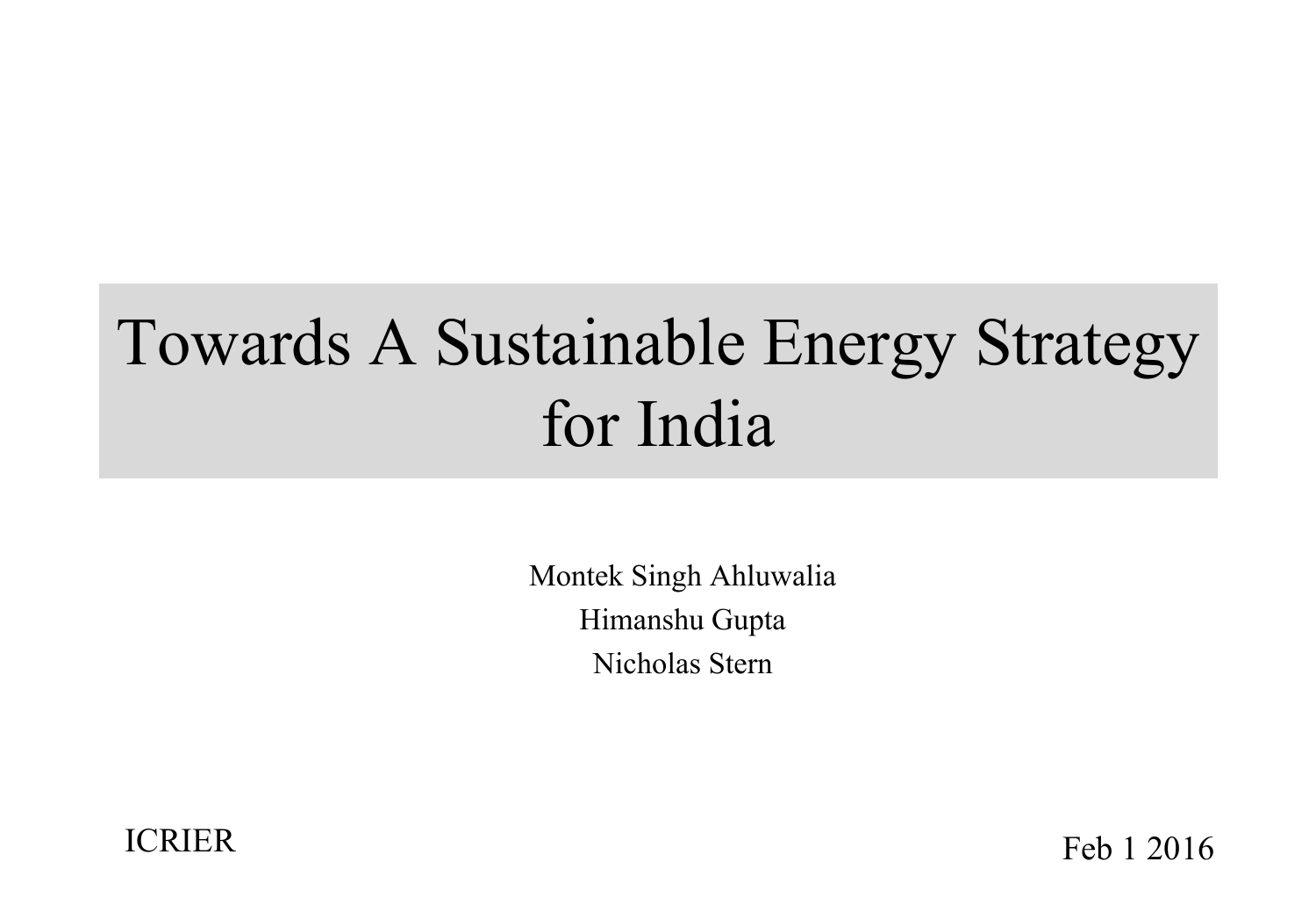### **Overview**

- We examine India's energy trajectory for 2012-47 based on IESS-2047, Version-2 of NITI Aayog, focusing on
	- Degree of import dependence
	- CO2 emissions
- Projections: **Business as Usual (BAU)** and **Low Carbon Alternative (LCA).**
- The BAU is clearly not acceptable. LCA is much better both for import dependence and carbon emissions.
- We explore the policy implications of transiting to the LCA path.
- We also look at international aspects and compare China.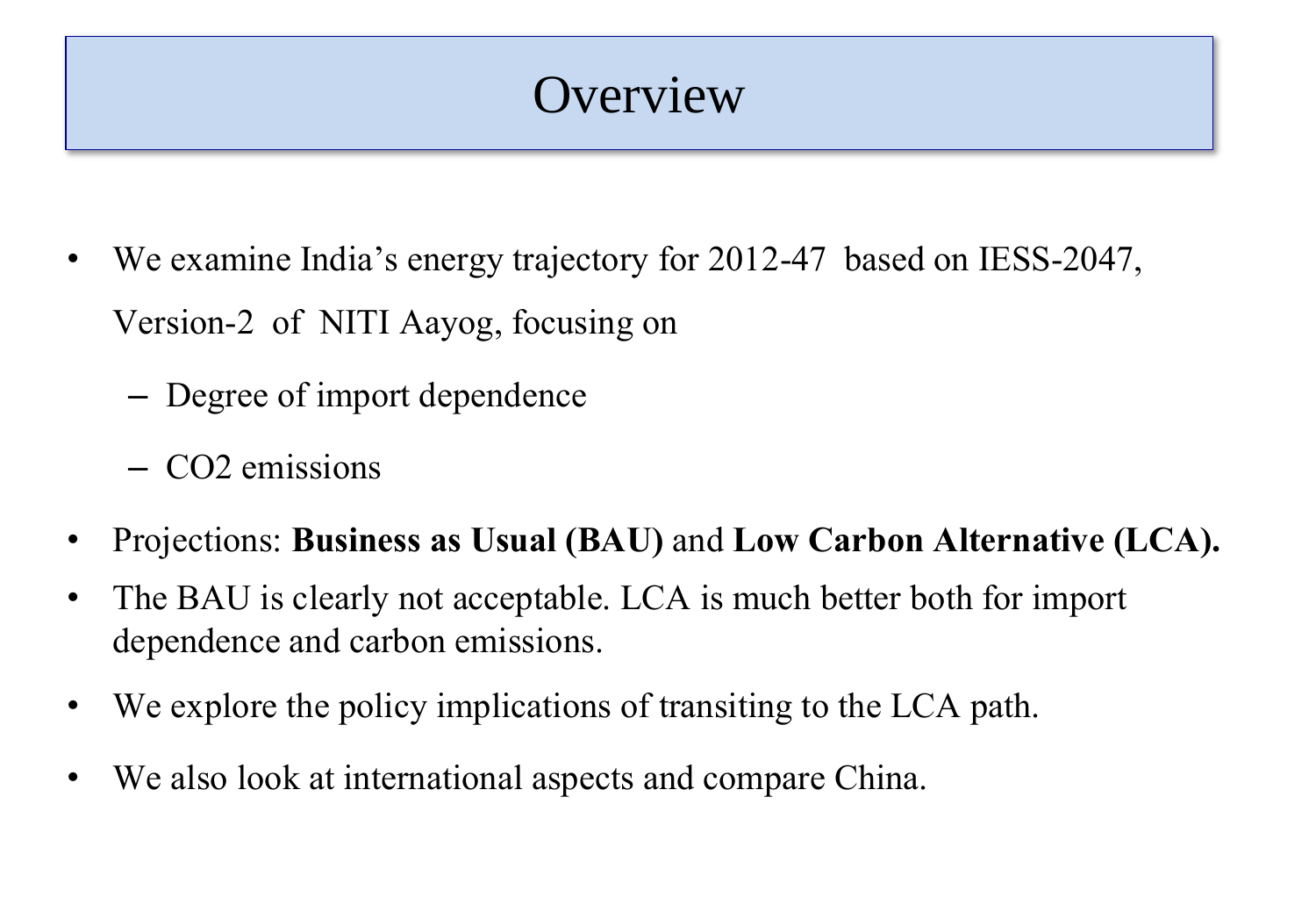| <b>Sectors</b>                         |                                                                |  |  |
|----------------------------------------|----------------------------------------------------------------|--|--|
| <b>Demand</b>                          | <b>Supply</b>                                                  |  |  |
| Transport(Passenger and Freight)       | Fossil Fuel Production (Coal, Oil and Gas)                     |  |  |
| Buildings (Residential and Commercial) | Fossil Fuel Electricity (Coal, Oil and Gas and CCS)            |  |  |
| Industry                               | Solar Energy (PV, CSP and Water Heaters)                       |  |  |
| Agriculture                            | Wind Energy (Onshore + Offshore)                               |  |  |
| Telecom                                | Hydro and Nuclear Energy                                       |  |  |
| Cooking                                | Bio Energy (2 <sup>nd</sup> Generation, and Advanced Biofuels) |  |  |
|                                        | T&D losses and Storage                                         |  |  |
|                                        | Hydrogen and Cross Border Electricity Trade                    |  |  |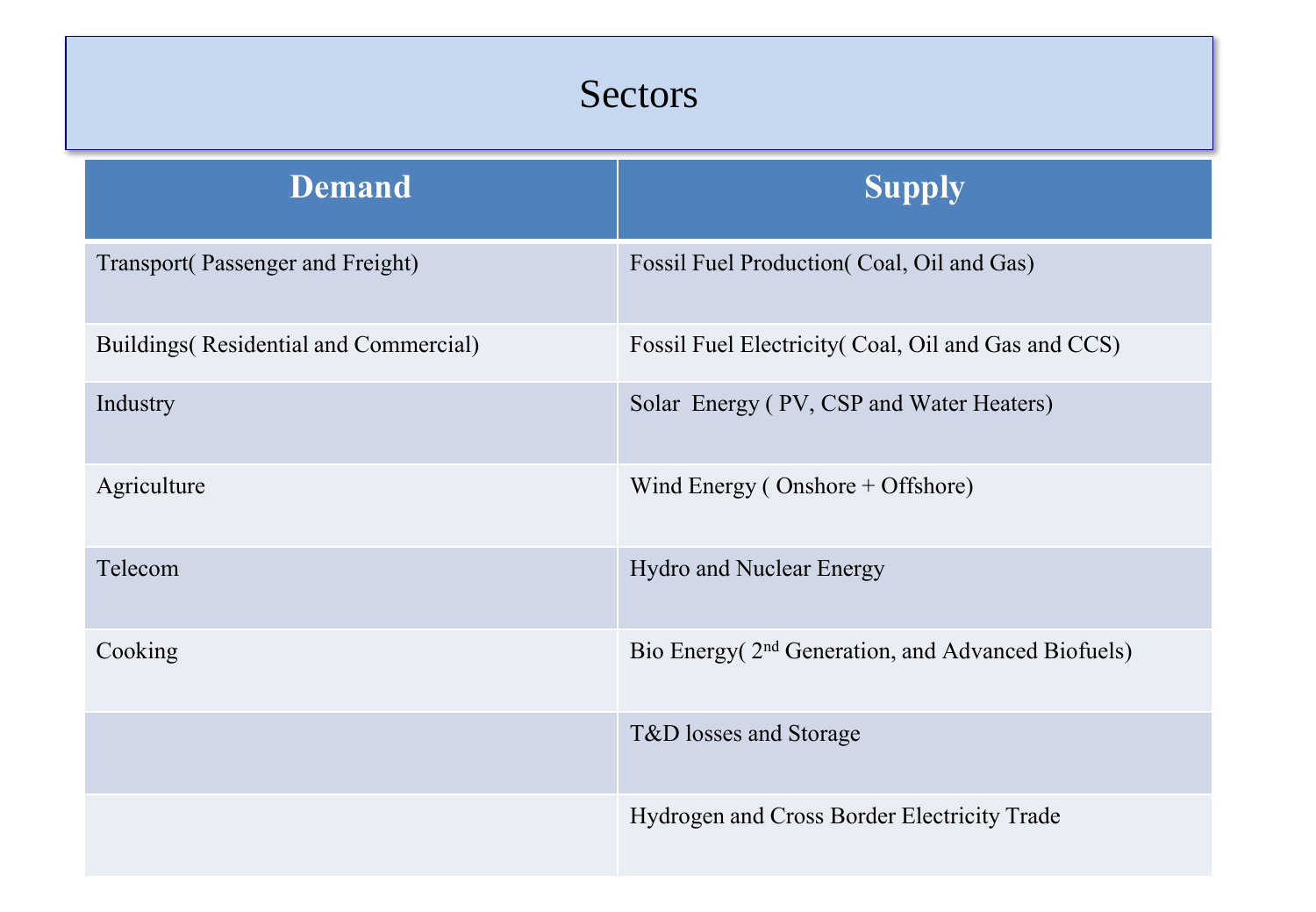## Levels of Effort

Level 1 Least Effort

• Offers projections assuming pessimistic or almost no improvements in energy efficiency levels in the demand sector and/or deployment of supply-side technologies.

Level 2 Determined Effort

• Effort which is deemed most achievable by the implementation of current policies and programmes of the government

Level 3 **Aggressive Effort** 

• Describes the level of effort needing significant change which is hard but deliverable.

#### Level 4 Heroic Effort

Indicates heightened efficiency numbers, leading up to the physically best attainable in due course.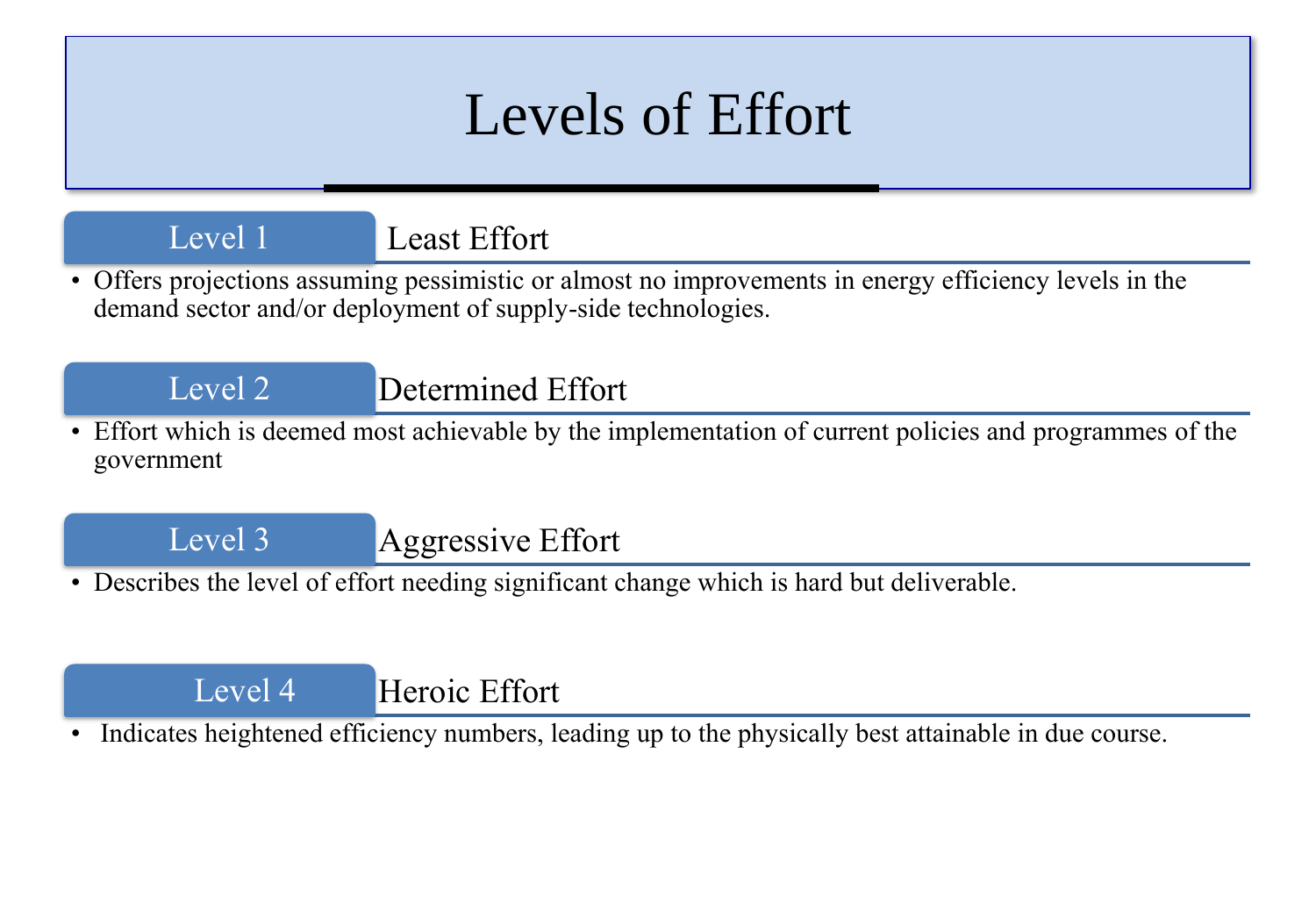#### Projections for basic economic indicators : 2047

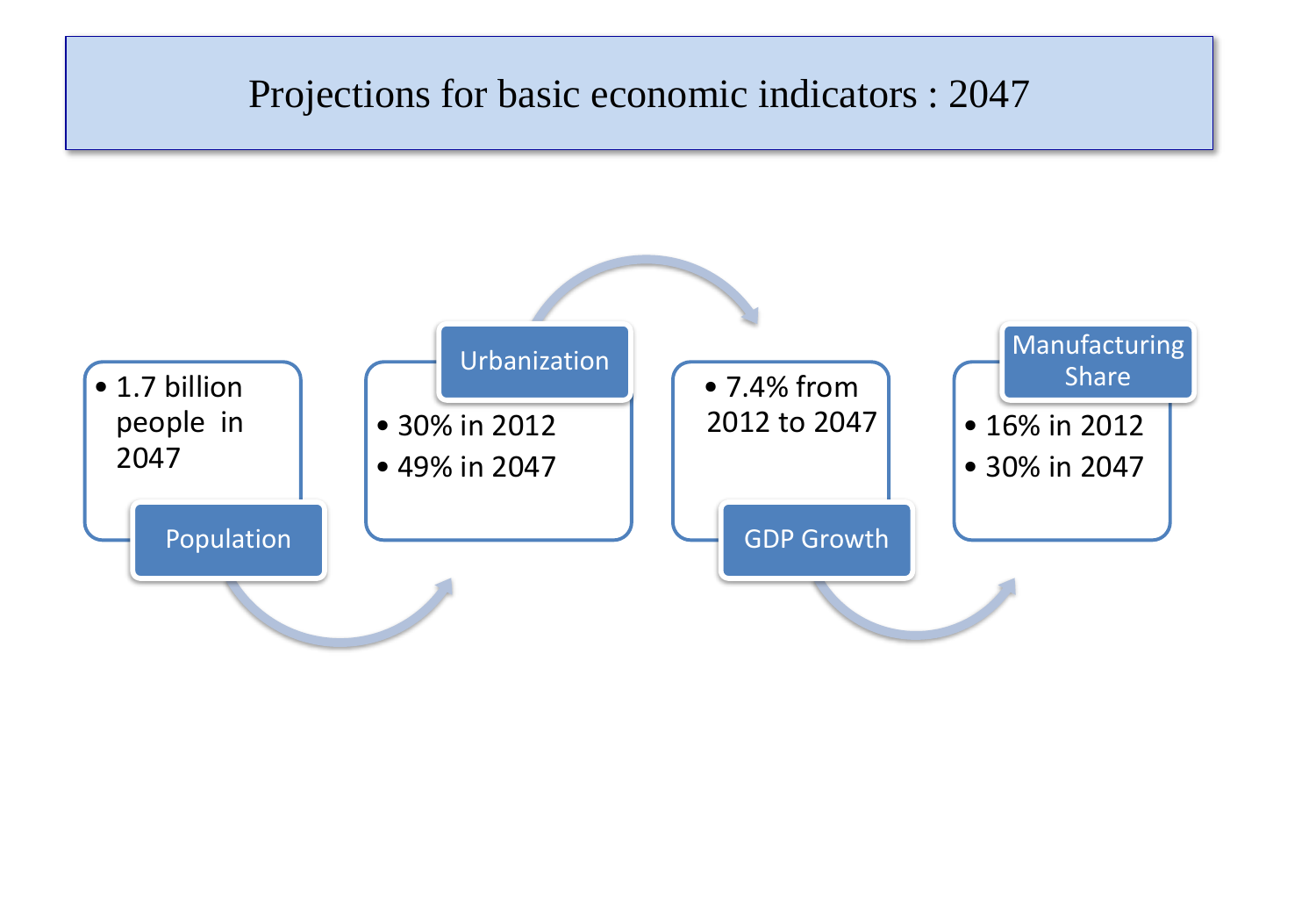### Business as Usual ( BAU) Assumptions

- BAU assumptions imply extrapolation of past trends of effort in development, deployment and outcomes of current policy measures.
- Experts feel current efforts are sub-optimal in some sectors such as Transport, hence Level 1.
- Efforts are assumed to be just optimal in other sectors such as Industry and Renewables, hence Level 2.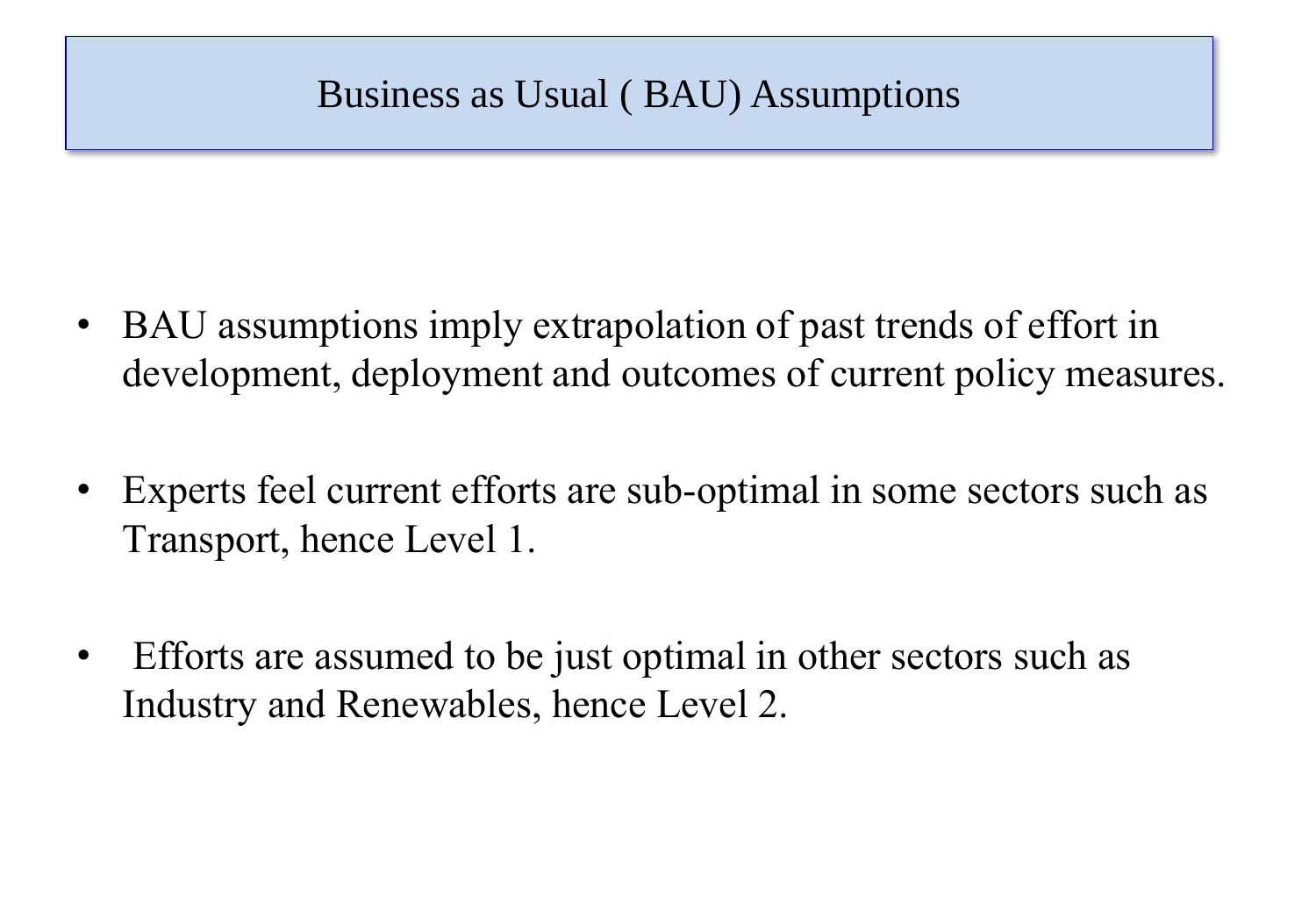### Low Carbon Pathway Assumptions

- Four ingredients of Low Carbon Pathway:
	- a) Minimize resource consumption in the demand sectors
	- b) Minimize energy consumption required to produce and consume resources.
	- c) Supplying the energy required through electricity rather than primary fuels.
	- d) Increasing renewables in the electricity mix
- Level 4 of demand sectors, Level 1 of coal based capacity, Level 3 of Solar and Wind and Level-4 of Bio Energy to make the above possible.
- 17 user choices in the 8 demand sectors in the IESS-V2 to realize components a,b,c of the low carbon pathway.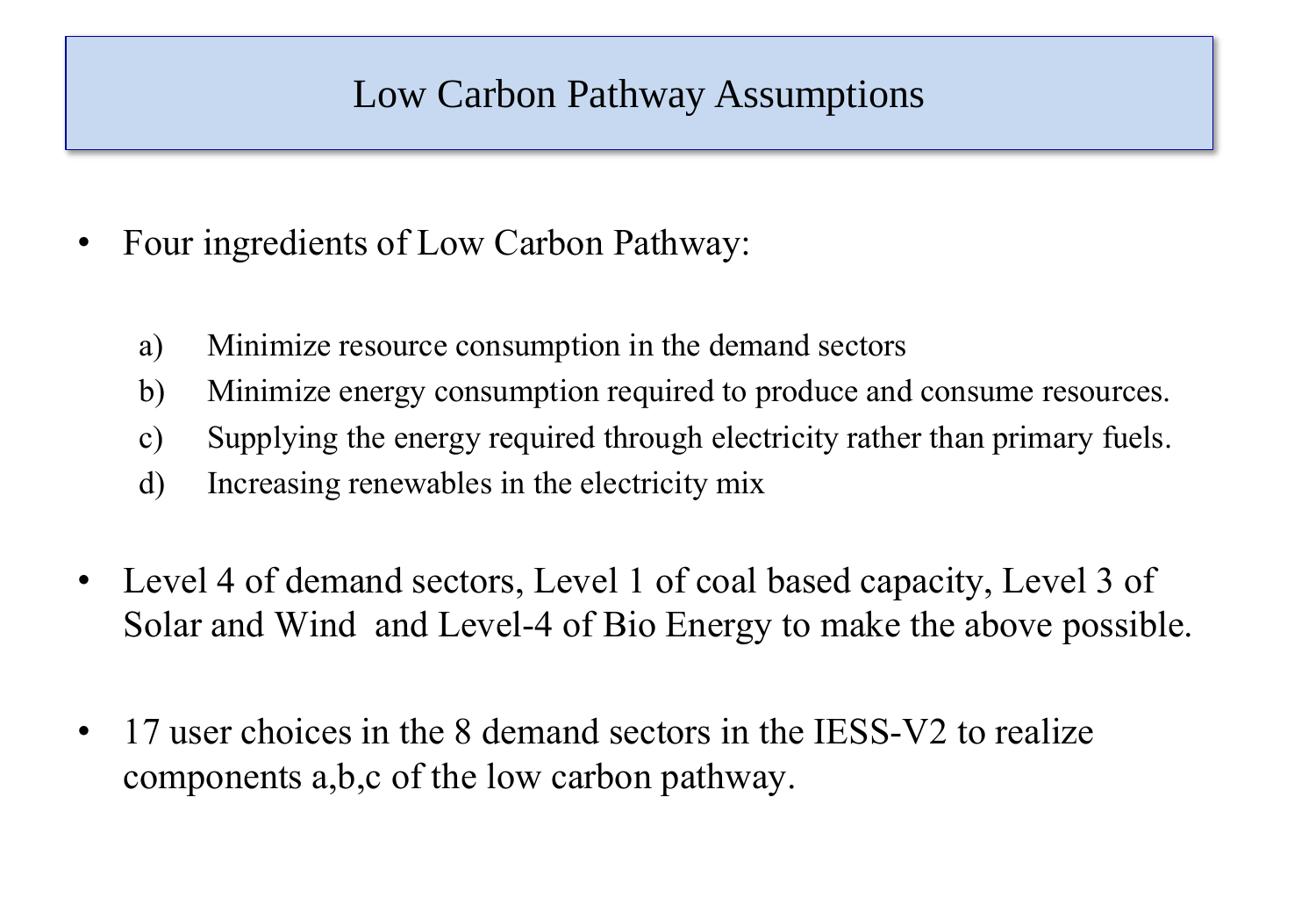### Key Results - Import Dependence

|                          | 2012             |                          | 2047                       |
|--------------------------|------------------|--------------------------|----------------------------|
|                          | <b>Base Year</b> | <b>Business as Usual</b> | <b>Low Carbon Scenario</b> |
| <b>Import Dependence</b> |                  |                          |                            |
| (%)                      |                  |                          |                            |
| Coal                     | 18               | 57                       | 19                         |
| Oil                      | 77               | 90                       | 60                         |
| Gas                      | 22               | 43                       | 21                         |
| <b>All Energy</b>        | 31               | 59                       | 22                         |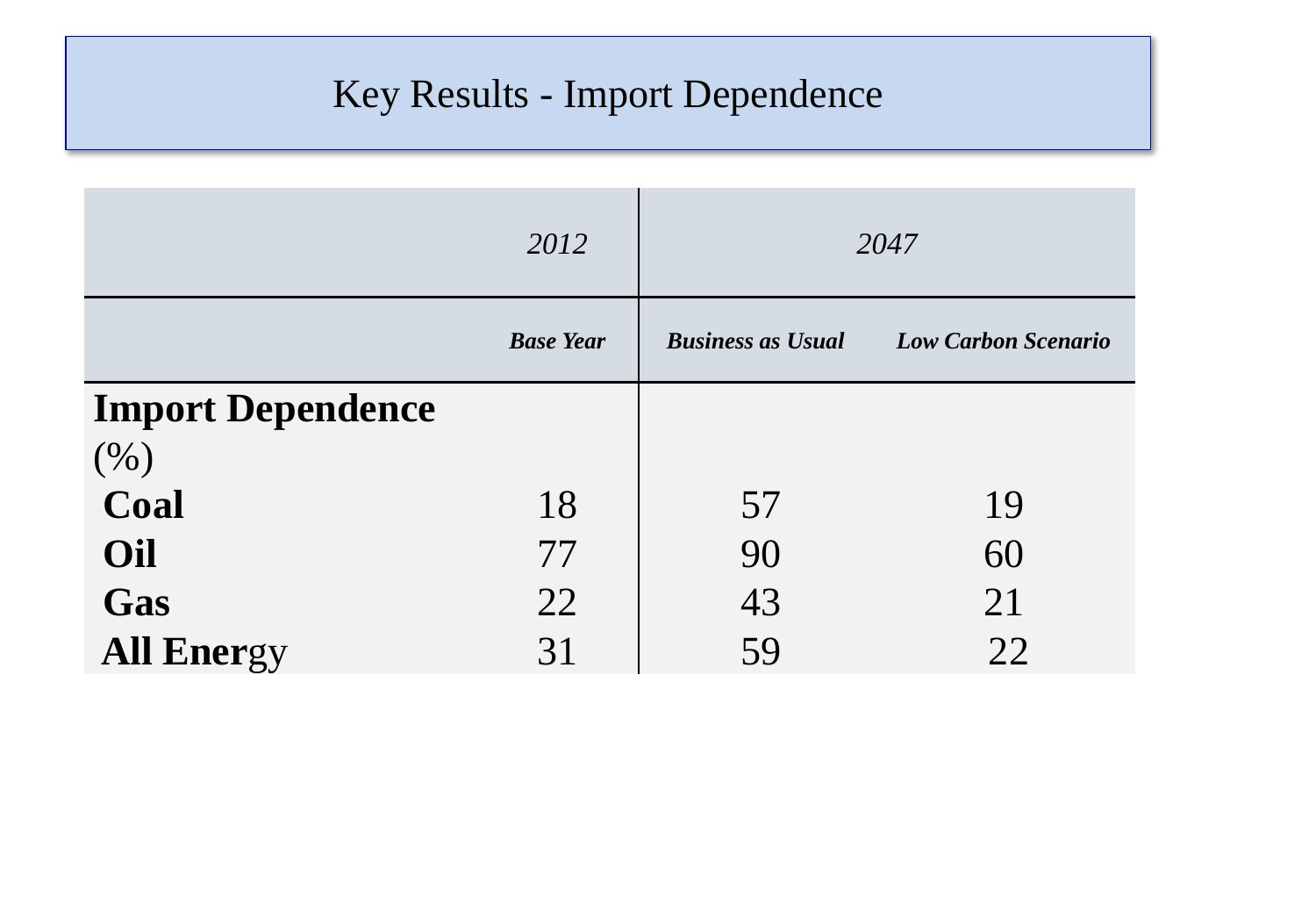### Energy-Emission-GDP equation

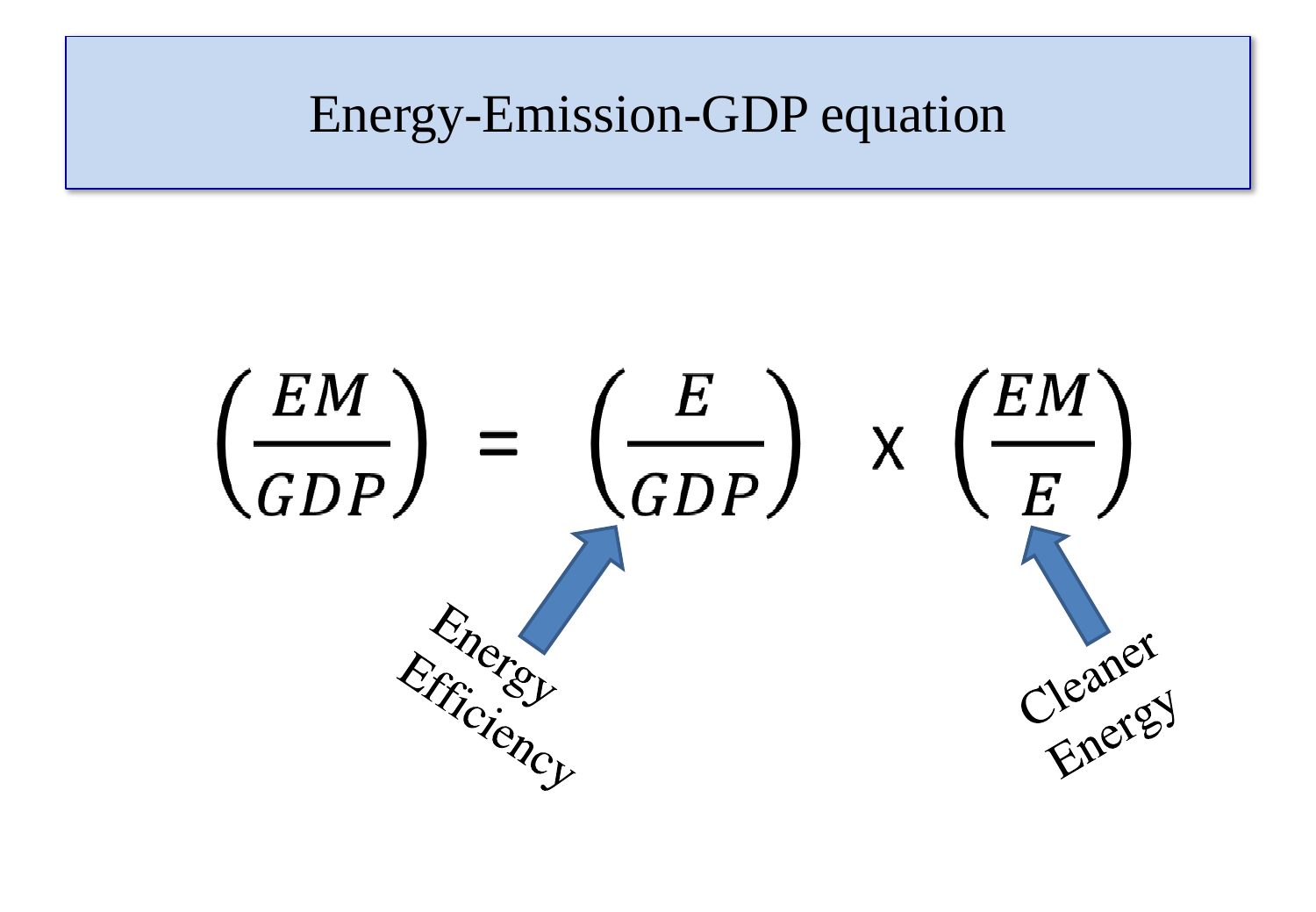### Key Results-Emissions

|                                                         | 2012             |                          | 2047                       |
|---------------------------------------------------------|------------------|--------------------------|----------------------------|
|                                                         | <b>Base Year</b> | <b>Business as Usual</b> | <b>Low Carbon Scenario</b> |
| <b>Energy Intensity of GDP</b><br>$(kgoe/\$             | 0.24             | 0.08                     | 0.05                       |
| Emissions Intensity of GDP<br>(Tonnes CO 2/1000\$)      | 1.2              | 0.47                     | 0.26                       |
| <b>Total Emissions</b><br>(MT CO2)                      | 2069             | 10,027                   | 5618                       |
| <b>Emissions Per capita</b><br>(Tonnes CO 2 per person) | 1.7              | 5.9                      | 3.3                        |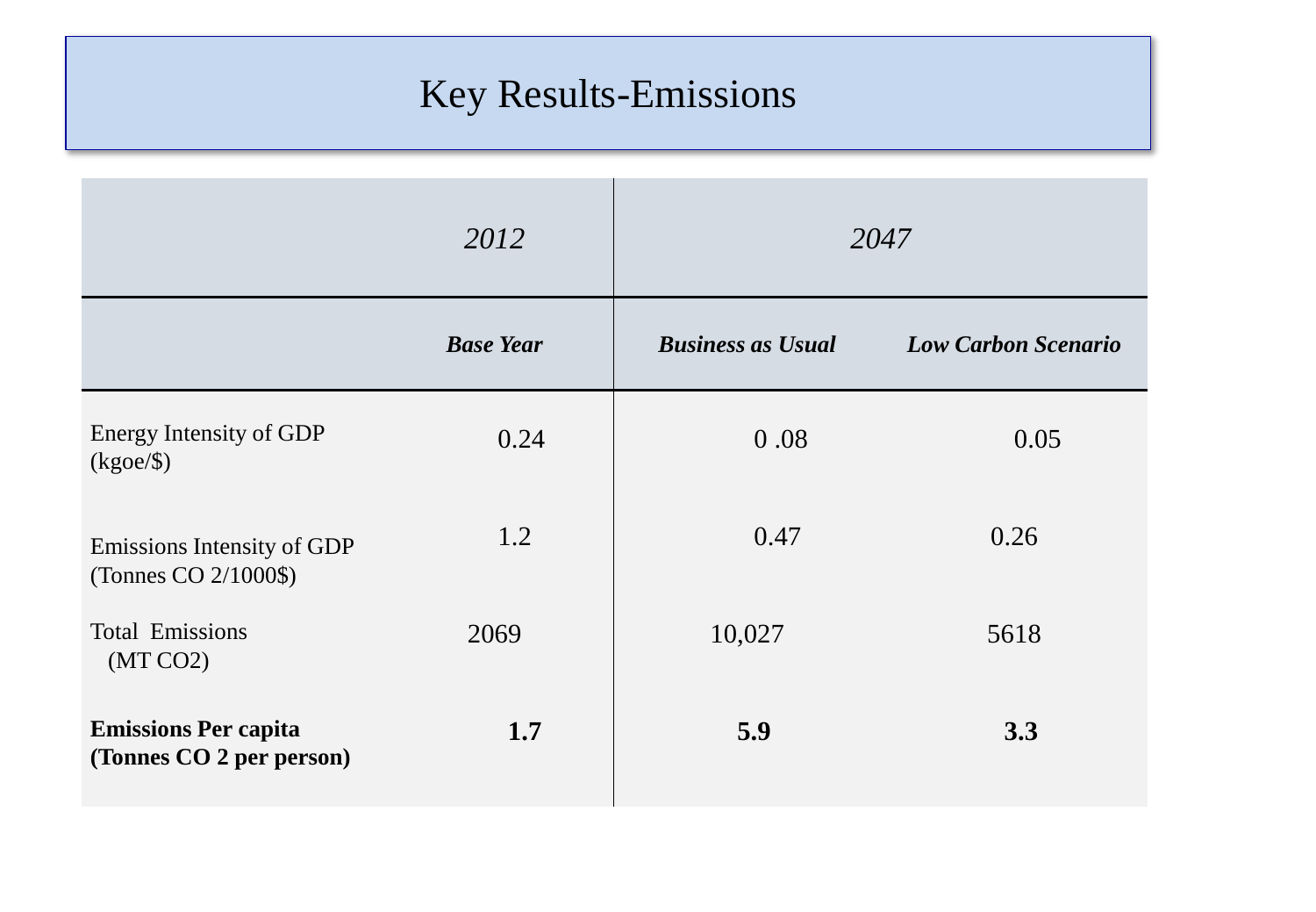### **Decomposition of Emissions Reduction From BAU to Low Carbon in 2047**

| <b>Energy Efficiency</b>                          | Reduction from 10002 MtCO2 in BAU |
|---------------------------------------------------|-----------------------------------|
|                                                   |                                   |
| <b>Residential Buildings</b>                      | 622                               |
| Commercial Buildings                              | 161                               |
| <b>Passenger Transport</b>                        | 472                               |
| <b>Freight Transport</b>                          | 231                               |
| Industry                                          | 2128                              |
| Agriculture                                       | 141                               |
| Telecom& Cooking                                  | 41                                |
| <b>Cleaner Energy</b>                             | 6231 MT                           |
|                                                   |                                   |
| Introducing efficiency in coal thermal generation |                                   |
|                                                   | 56                                |
| Reducing T&D losses                               | 112                               |
| Deployment of Bio Energy                          | 169                               |
| Deployment of Solar PV - Utility and Distributed  |                                   |
|                                                   | 275                               |
| <b>Emissions in LCA</b>                           | 5618 MT                           |
|                                                   |                                   |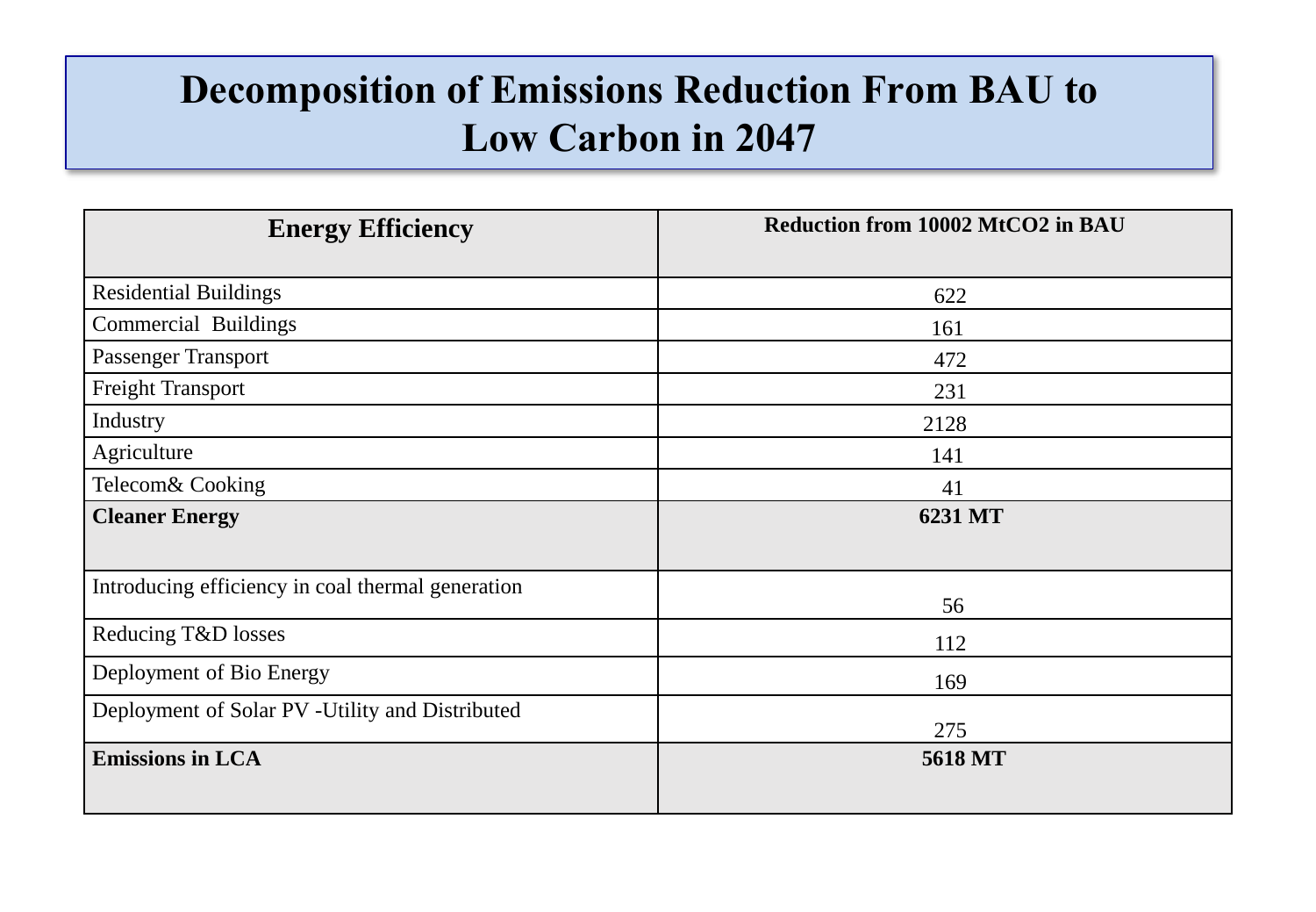### **Emissions Pathways**

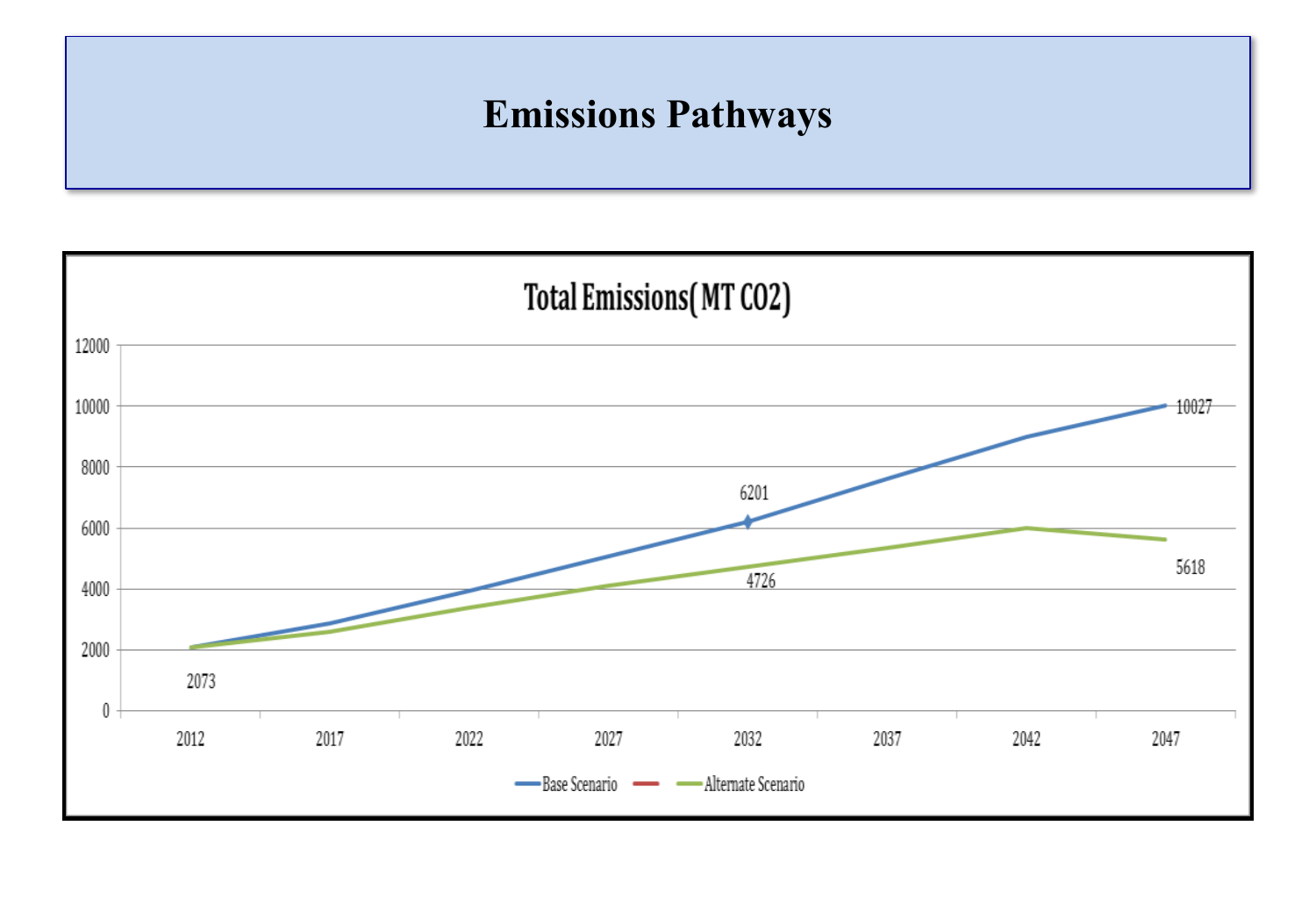### **Coal Consumption Pathways**

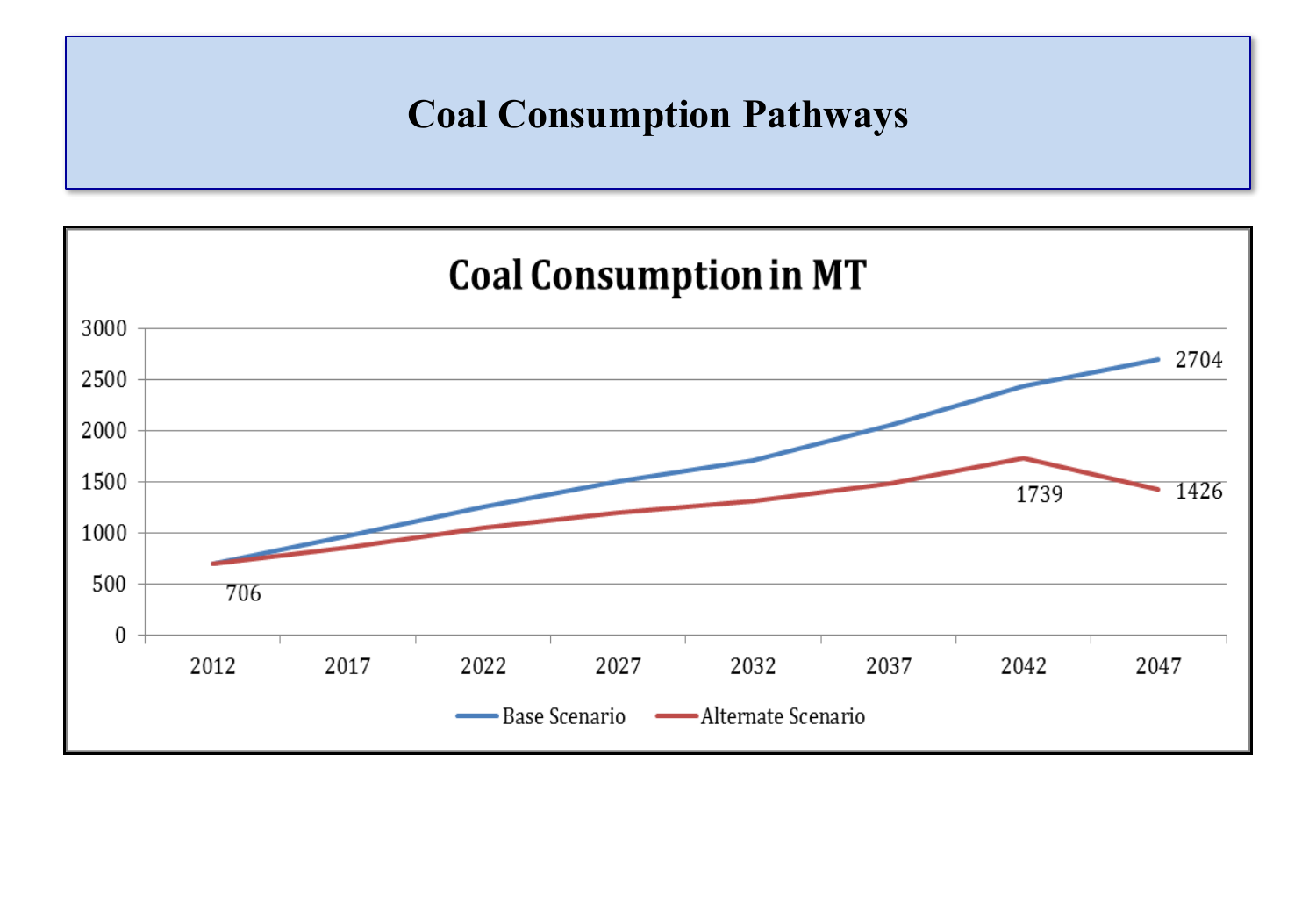### **Emissions-Historical Perspective**



Source: World Bank